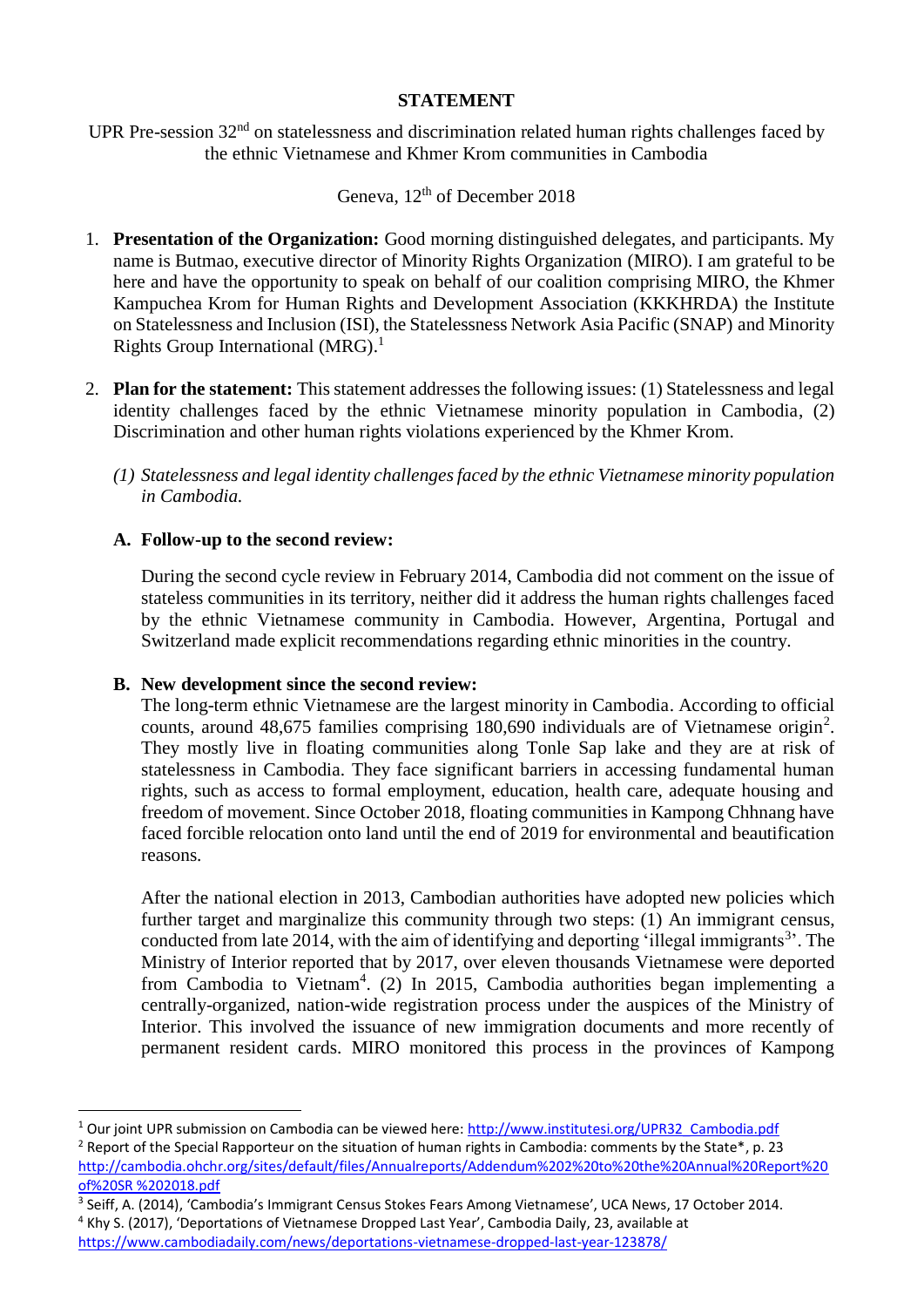Chhnang and Pursat. The new cards are issued for a fee of 250,000 Riel per person (more than US\$60), requiring renewal after two years for the same price.

Since mid-2017, this registration process has been accompanied by the systematic confiscation of all prior documentation that authorities deem to be 'irregular administrative documents'. The Ministry of Interior identified at least  $70,000^5$  mostly Vietnamese 'foreigners' holding such irregular documents 6 . In the provinces monitored by MIRO, authorities have confiscated the majority of legal documents previously held by Vietnamese residents, including birth certificates, old immigration cards, in some cases Cambodian ID cards, family books and other identification documents.

*(2) Discrimination and other human rights violations experienced by the ethnic Khmer Krom.*

### **A. New development since the second review:**

Khmer Krom, although ethnically Khmer, face discrimination in Cambodia due to their origin from southern Vietnam. Around 1.5 million<sup>7</sup> Khmer Krom live in the Mekong River delta region.

A 2017 survey showed that 92.8% of ethnic Khmer Krom respondents suffered difficulties living in Cambodia, with 76.6% suffering from land rights violations, 60.6% being discriminated against as they are considered as Vietnamese, and 41.9% who lack recognition from local authorities<sup>8</sup>. There is a gap between the high-level statement of the Royal Government of Cambodia and their implementation at the local level. In practice, Khmer Krom are often not recognized as Khmer citizens. Some local authorities delay the process of obtaining citizenship and sometimes force Khmer Krom to change their family name and place of birth.

By MIRO observation, Khmer Krom in Kampong Chhnang province are denied the opportunity to re-new their ID Cards and civil registration<sup>9</sup>. Further, hundreds of families in Takeo province have chronic land conflicts with authorities (wildlife conservation) that have lasted for more than  $10 \text{ years}^{10}$ .

## **B. Questions**

 $\overline{a}$ 

<sup>5</sup> Reported at Kong M. (2017), 'Interior Ministry Identifies 70,000 "Improper Citizens, Mostly Ethnic Vietnamese', Phnom Penh Post, 5 October 2017. <https://www.phnompenhpost.com/national/interiorministry-identifies-70000improper-citizens-mostly-ethnic-vietnamese> (9 May 2018)

<sup>6</sup> Reported at Kong M. (2017), 'Interior Ministry Identifies 70,000 "Improper Citizens, Mostly Ethnic Vietnamese', Phnom Penh Post, 5 October 2017. <https://www.phnompenhpost.com/national/interiorministry-identifies-70000improper-citizens-mostly-ethnic-vietnamese> (9 May 2018)

 $7$  The World Factbook states that 1,5% out of a total population of 95,261,021 in Vietnam are Khmer, (retrieved from [https://www.cia.gov/library/publications/the-world-factbook/geos/vm.html\)](https://www.cia.gov/library/publications/the-world-factbook/geos/vm.html). In 2006, the Khmers Kampuchea-Krom Federation (KKF) estimated the number of Khmer Krom worldwide at 8.2 million, with 1.2 million in Cambodia and 40 000 in other countries (retrieved from [http://www.khmerkrom.org/news-events/human-rights-monitor/142-23khmer](http://www.khmerkrom.org/news-events/human-rights-monitor/142-23khmer-krom-people-statistics)[krom-people-statistics\)](http://www.khmerkrom.org/news-events/human-rights-monitor/142-23khmer-krom-people-statistics). Based on an average birth rate of 2,3 children per woman, a total of around 10 million Khmer Krom worldwide can be projected. cf. Voice of Vietnam

<sup>&</sup>lt;sup>8</sup> "Citizenship Rights for Khmer Krom in Cambodia," (January 2017),

https://cchrcambodia.org/admin/media/report/report/english/2017\_01\_27\_CCHR\_Report\_on\_Legal\_Status\_of\_Khmer \_Krom\_English. pdf

<sup>9</sup> MIRO annual report for 2017[: http://mirocambodia.org/?p=1109](http://mirocambodia.org/?p=1109)

<sup>10</sup> MIRO annual report for 2017:<http://mirocambodia.org/?p=1109>